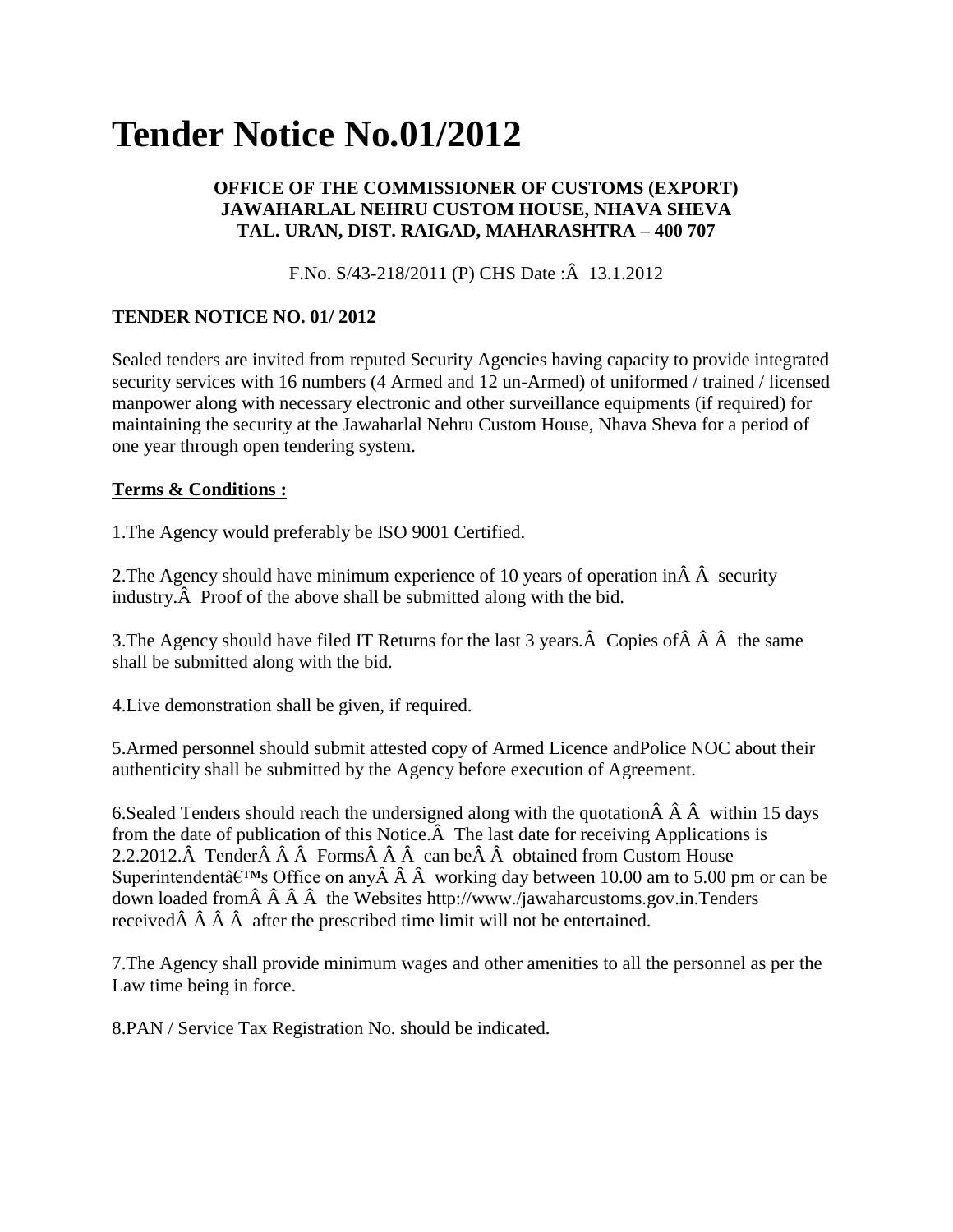9.Payment to the Service Provider shall be made by Account Payee Cheque only, on presentation of the Bill. $\hat{A}$  Income Tax shall be deducted at source  $\hat{A}$   $\hat{A}$   $\hat{A}$   $\hat{A}$  as per the rates notified by the Income Tax Department.

10. The personnel engaged by the Agency will be in the employment of the Agency only. This Customs House is no way concerned.

11. The Agency shall indemnify and keep this Office indemnified against all acts of omission, negligence, dishonesty or misconduct of the personnelengaged and this office shall not be liable for any damages orÂ Â Â compensation to any personnel or third party.

12. All damages caused by the personnel to the property of the Department $\hat{A} \hat{A} \hat{A}$  shall be recovered from the Agency.

13. The contract will be for a maximum period of one year and this OfficeÂ reserves the right to extend the contract further, subject to satisfactory $\hat{A}$  performance of the Agency.

14. Earnest Money  $\omega$  2% of the quoted value (entire amount of the bid $\hat{A}$   $\hat{A}$  amount i.e. including applicable Taxes) in shape of Demand Â Draft, in favour of  $\hat{a} \in \hat{a}$ The Commissioner of Customs (Export), JNCH, Sheva $\hat{A}$  should $\hat{A}$   $\hat{A}$  be submitted with the Price (commercial) Bid and the vender should $\hat{A}$   $\hat{A}$  write clearly in the Techno Commercial Bid that EMD has been enclosed with the Price Bid.Â Price Bid received without EMD will beÂ Â rejected.

15. This Office reserves the right to postpone / and / or extend the date ofreceipt / opening of Rates / Quotations or to withdraw the same, without  $\hat{A}$   $\hat{A}$  assigning any reason thereof.

16. The Service Providers are required to submit the complete rates  $\angle A$   $\hat A$   $\hat A$  quotations only after satisfying each and every condition laid down in theterms and conditions.

17. Rates / quotations should be submitted and signed by the firm with its current business address.

18. The Contractors must comply with the rates / quotations, specification and $\hat{A}$   $\hat{A}$  all terms and conditions of contract. $\hat{A}$  No deviation in the Terms and  $\hat{A}$   $\hat{A}$  Conditions of the Contract shall be entertained unless specifically  $\hat{A}$   $\hat{A}$   $\hat{A}$  mentioned by the Service Provider in the rates / quotations and acceptedÂ by the Commissionerate.

19. The Last Date for receipt of sealed Tender is 2.2.2012 till 16.00 hrs. The sealed Tenders should be dropped in the Tender Box available in the $\hat{A}$   $\hat{A}$   $\hat{A}$  Office of the Superintendent of Customs, CHS, 1st Floor, Jawaharlal NehruÂ Â Â Custom House, Nhava Sheva between 11.00 hrs to 17.00 hrs on all working days and between 11.00 hrs to 16.00 hrs on the closing date i.e. $\hat{A}$   $\hat{A}$  2.2.2012.

20. Selected Agency shall make an Agreement with the Customs as per the $\hat{A}$  Å terms and conditions along with an Indemnity Bond ensuring that anylegal issues in respect of payments of